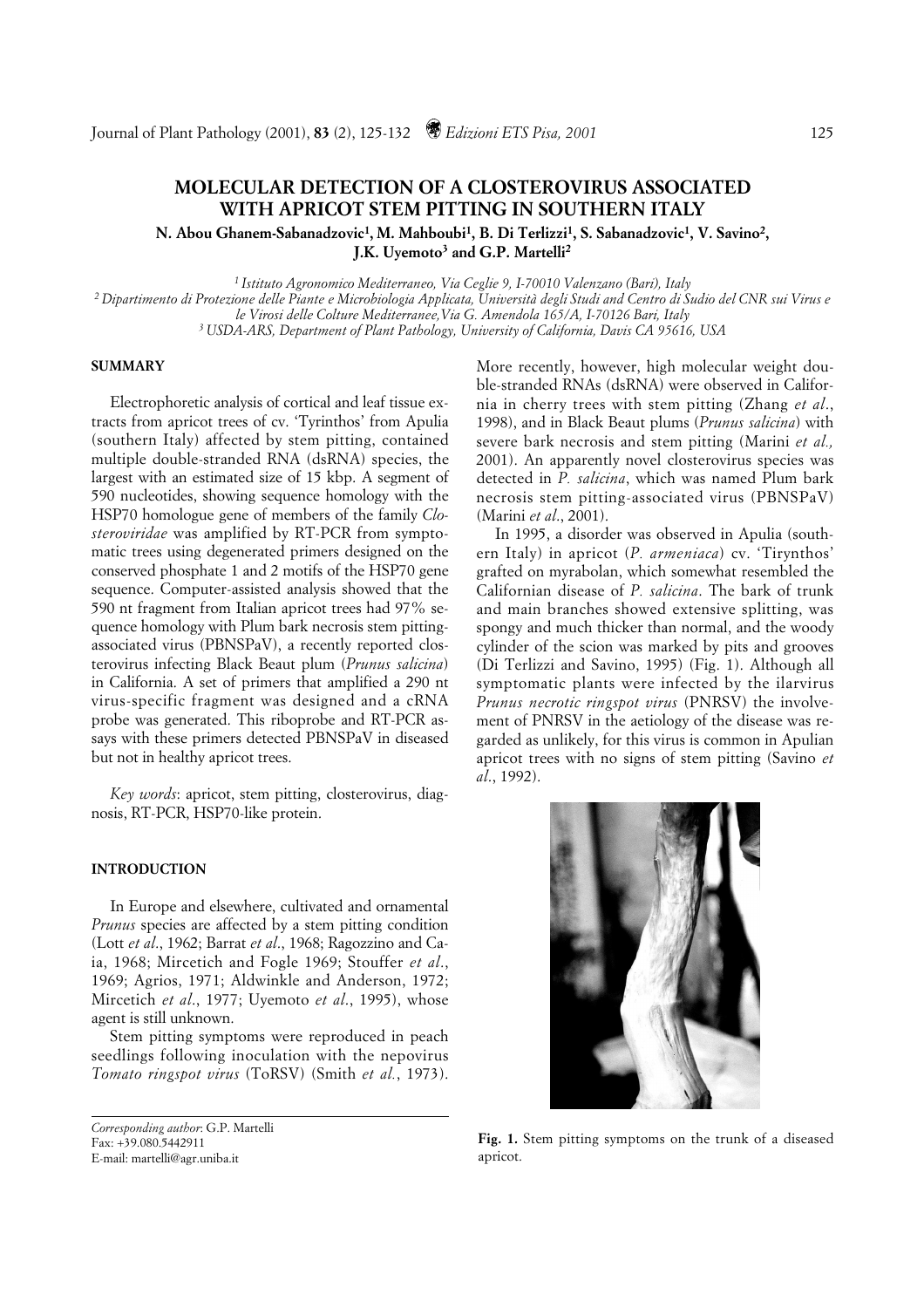The present study was carried out for determining the aetiology of the Apulian apricot disease and identifying its possible causal agent.

## **MATERIALS AND METHODS**

**Virus source.** Virus sources used in this study were two naturally infected cv. 'Tyrinthos' trees (F1P24 and F1P27), and two *P. salicina* indicators which had been graft-inoculated with bud wood from an infected Italian apricot tree (T5P2) and with a PBNSPaV source from California, respectively. Both sources induced stem pitting in *P. salicina*, but only the Californian isolate induced also necrosis of the bark.

**Mechanical transmission.** Virus recovery was attempted by inoculating herbaceous hosts either with sap expressed from leaves and cortical tissues of naturally infected and graft-inoculated plants, ground in 0.1 M phosphate buffer pH 7.2, containing 2% nicotine, or 0.5 M Tris-HCl pH 8.2, containing  $0.01$  M MgSO<sub>4</sub> and  $2\%$ nicotine, or with concentrated partially purified leaf tissue extracts. The experimental host range was: *Nicotiana benthamiana, N. occidentalis, N. clevelandii, N. rustica, Chenopodium quinoa, C. amaraticolor, Cucumis sativus, Vigna unguiculata*, and *Gomphrena globosa.* 

**Double-stranded RNAs.** dsRNAs were recovered by phenol extraction and chromatography through cellulose CF-11 columns (Dodds, 1993) from symptomatic and apparently healthy apricot trees. After enzymatic digestion with RNase-free DNase (60 mg ml<sup>-1</sup>) and DNase-free pancreatic RNase (0.5 mg ml<sup>-1</sup>) (Saldarelli *et al*., 1994), preparations were analyzed in 6% polyacrylamide gel electrophoresis (PAGE) in comparison with dsRNAs from *N. benthamiana* infected by the closterovirus *Grapevine leafroll-associated virus 2* (GLRaV-2) (Abou-Ghanem *et al*., 1998). Gels were stained with silver nitrate.

**Reverse transcription polymerase chain reaction (RT-PCR).** The degenerate oligonucleotide primers used (HSP1 and HSP2), were the same designed by Tian *et al*. (1996) on the conserved phosphate 1 and 2 motifs of the HSP70 homologue gene of members of the family *Closteroviridae.* Reverse transcription was performed on dsRNA preparations extracted from F1P24, T5P2, and GLRaV-2-infected *N. benthamiana*. Briefly, dsRNA preparations were denatured with 20 mM methyl mercuric hydroxide, primed with 1 μg of random DNA hexanucleotides (Roche Molecular Biochemicals) and reverse transcribed with 200 units of Moloney murine leukemia virus reverse transcriptase (Gibco-BRL) in a 50 ml reaction for 1 h at 39°C.

Five ml of cDNA were mixed with 95 µl of the amplification mixture [1x Taq Promega buffer, 3 mM  $MgCl<sub>2</sub>$ , 2 mM of each dNTP, 200 ng of each primer and one unit of Taq DNA Polymerase (Promega Corporation, Madison USA)]. Initial denaturation was at 94°C for 2 min and cycling was as follows: denaturation for 30 sec at 94°C, annealing for 30 sec at 40°C, extension for 1 min at 72°C for 35 cycles, and final extension for 7 min at 72°C. PCR amplified products were analyzed by electrophoresis in 1.2% agarose gel in 1x TBE buffer and visualized by staining with ethidium bromide (Sambrook *et al*., 1989).

**cDNA** cloning and sequencing. Three µl aliquots of PCR products were ligated to a pGEM-T Easy vector (Promega Corporation, Madison USA) immediately after electrophoresis. The resulting recombinant plasmids were cloned in *Escherichia coli* DH5α and transformed cells were plated on Luria-Bertani medium containing 75 mg ml-1 ampicillin. Recombinant colonies were selected, plasmids were purified, digested with *Eco*RI, and analyzed by agarose gel electrophoresis (Sambrook *et al*., 1989). Plasmids containing cDNAs of the predicted size (*ca* 600 bp) were used to determine the nucleotide sequence of the amplified product in both cDNA strands by the dideoxynucleotide chain termination method (Sanger *et al.*, 1977) using 35S-ATP and the Thermo Sequenase cycle sequencing kit (Amersham).

**Computer-assisted analysis of nucleotide and protein sequences.** Nucleotide and protein sequences were analysed using the Strider 1.1 program (Marck, 1988). Protein sequences were aligned with CLUSTAL W (Thompson *et al*., 1994). Search for homologies with proteins from the Protein Information Resources (PIR, release 47.0), was done with the FASTA (Pearson and Lipman, 1988) and BLASTA (Altschul *et al*., 1990) programs. Tentative phylogenetic trees were constructed and bootstrap analysis made with the NEIGHBOR, SEQBOOT, PROTDIST, and CONSENSE programs of the PHYLIP package (Felsenstein, 1989).

**Total nucleic acid (TNA) extraction.** Approximately 0.5 to 0.6 g of bark shavings or leaf tissue were placed in a plastic bag with gauze (Bioreba) and ground with a rolling grinder in the presence of 5 ml of sterile phosphate buffered saline (PBS 1x) containing 0.5% Tween 20, 2% polyvinylpyrrolidone (PVP) and 20 mM diethyldithiocarbamate (DIECA). Aliquots (1 ml) were placed in an eppendorf tube and incubated for 15 min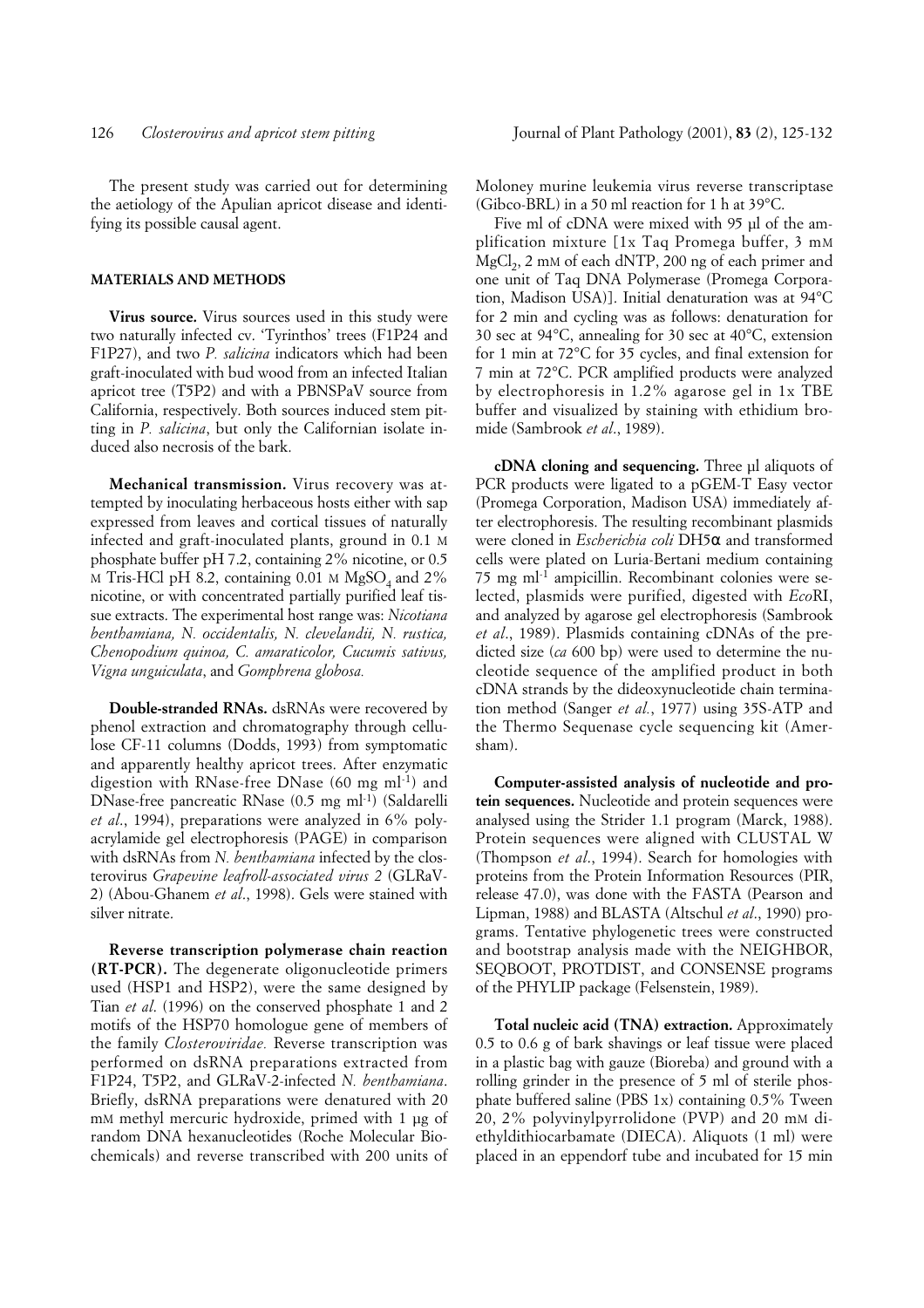Journal of Plant Pathology (2001), **83** (2), 125-132 *Abou Ghanem-Sabanadzovic* et al. 127

at 55°C with 1% of sodium dodecyl sulfate (SDS), followed by the addition of 250 ul of 5 M potassium acetate and further incubation at 0°C for 20 min. Tubes were centrifuged at 13,000 rpm for 10 min, 500 µl of the supernatant liquid were recovered, to which 300 µl of a 6 M sodium iodide solution, 200 µl ethanol, and 25 µl of a silica particles solution were added (Boom *et al*., 1990). The mixture was incubated at room temperature for 15 min with intermittent shaking, then the eppendorf tubes were centrifuged at 13,000 rpm for 2 min. The supernatant liquid was discarded and the silica pellet washed twice with 1 ml of washing buffer (10 mM Tris-HCl pH 7.5, 0.5 mM EDTA, 50 mM NaCl and 50% ethanol). Nucleic acids were eluted with 100 µl RNase-free water and used as template for cDNA synthesis as described (Minafra and Hadidi, 1994).

**Virus-specific PCR detection.** Based on the sequenced portion of the HSP70 cistron, virus-specific sense and antisense primers, denoted as ASP1 (5'-CG-GTAGGGCTGTGACTACCG-3') and ASP2 (5'- GTAGTCCGCTGGTACGCTACAAG-3'), intended to amplify a genome fragment of 290 bp, were designed by computer analysis (Primer Selection Program, Henry M. Jackson Foundation, Bethesda), synthesized by GENENCO-Life Science (Florence, Italy), and used for PCR assays from crude plum and apricot extracts (Wetzel *et al*., 1991), or purified total nucleic acids.

The RT-PCR protocol was as described above, except that annealing was at higher stringency (52°C instead of 40°C) and MgCl2 concentration was 1 mM instead of 3 mM. PCR amplified products were analyzed by electrophoresis in 5% PAGE in 1x TBE buffer, and visualized by silver staining.

**Riboprobe synthesis and hybridization.** A non radioactive, DIG-labeled cRNA probe (pASP) was generated by SP6 RNA polymerase from the pGEM-T easy cloning vector containing virus-specific sequences, using the SP6/T7 DIG RNA Labeling kit (Roche MolecularBiochemicals) according to the manufacturer's instructions. TNAs from virus-infected apricot, *P. salicinia*, and healthy controls and purified dsRNAs were spotted onto nylon membranes (Hybond N+, Amersham) after denaturation with 50 mM NaOH, 5 mM EDTA at room temperature for 5 min. Membranes were then hybridized overnight at 55°C using the labelled cRNA probe pASP and hybridization signals were detected by chemiluminescence according to manufacturer's instructions (DIG chemiluminescent detection kit, Roche Molecular Biochemicals).

# **RESULTS**

**Mechanical transmission.** All attempts to transmit virus to herbaceous hosts failed. Virus particles were not seen with electron microscope (Philips 201C) observations of leaf dips from inoculated herbaceous hosts or concentrated preparations of apricot tissues.

**dsRNA analysis.** Electrophoretic analysis showed the presence of multiple dsRNA bands in extracts of cortical scrapings and leaves of symptomatic but not healthy plants (not shown). The band with the largest molecular weight had the apparent same size as the replicative form of the entire viral genome of GLRaV-2, estimated to be *ca* 15 kbp (Zhu *et al*., 1998).

**RT-PCR.** Primers HSP1 and HSP2 (Tian *et al*., 1996) amplified a single DNA fragment of about 600 nucleotides from reverse-transcribed cDNA, synthesized on dsRNA extracts from a symptomatic apricot tree, from GLRaV-2-infected *N. benthamiana,* and from BNSPaV-infected *P. salicina* (Fig. 2, lanes 3 to 5). No amplification was obtained from cDNA synthesized from healthy 'GF305' seedling extracts (Fig. 2, lane 2).



**Fig. 2.** RT-PCR products amplified from dsRNA extracts using Tian *et al*. (1996) HSP70 degenerate primers HSP1 and HSP2. Extracts are from a cv. 'Tirynthos' apricot (lane 5) and a PBNSPaV-infected *P. salicina* (lane 3). Lane 4 contains a dsRNA extract from a GLRaV-2-infected *N. benthamiana* (positive control) and lane 2 an extract from a healthy GF305 seedling (negative control). Markers (Sigma PCR MW ladder) are in lane 1.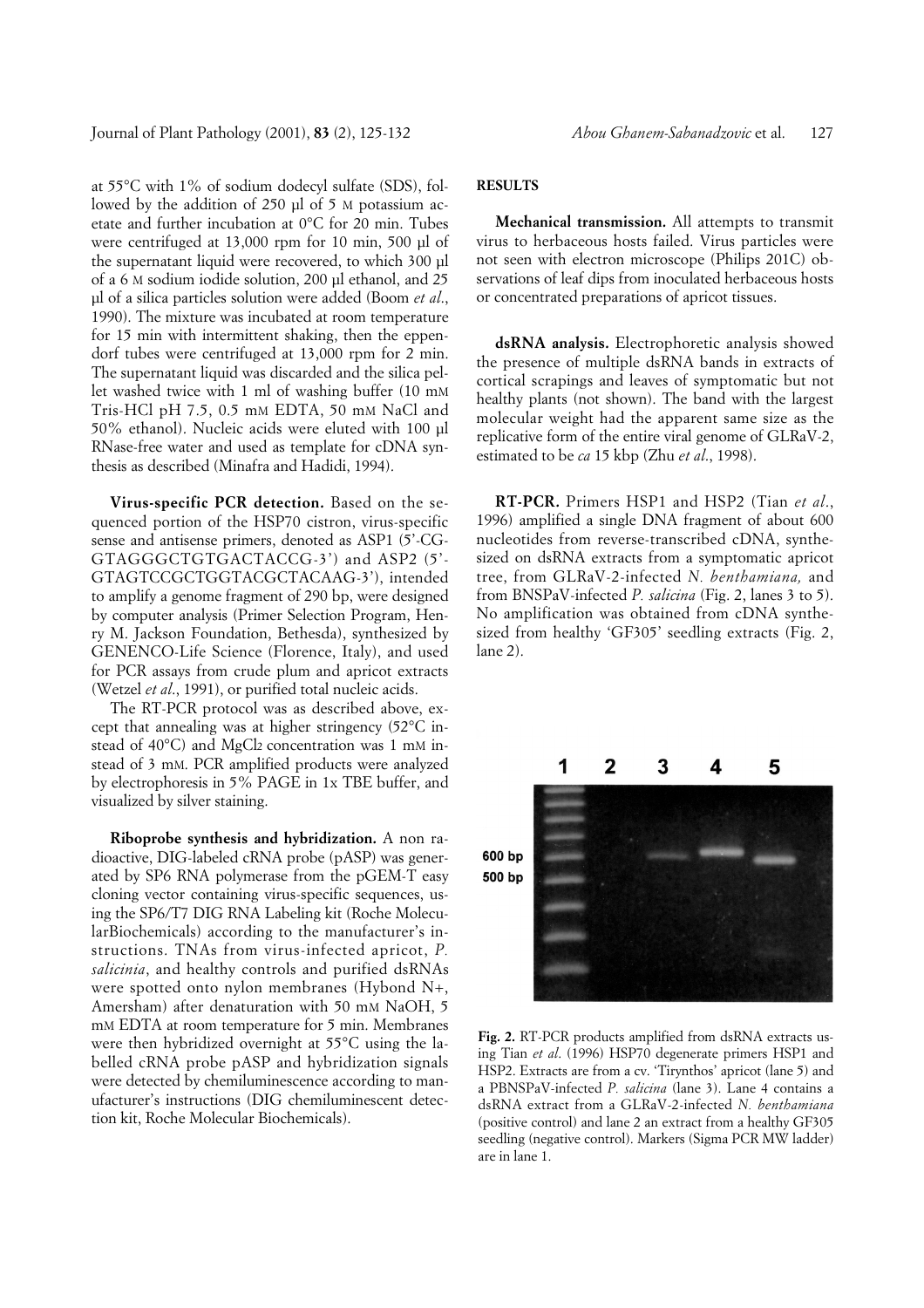**Sequence analysis.** The sequence of the cloned cDNA fragment (EMBL accession number AJ305307) consisted of 590 nt, encoding a polypeptide of 196 amino acids that contained consensus amino acid residues present in the HSP70-like proteins of closteroviruses. This provided evidence that this clone was indeed a fragment of a viral genome containing the HSP70 coding region. Computer-assisted comparison of deduced amino acid sequence showed that the 590 nt polypeptide had an average 30-32% similarity with the HSP70-like proteins of a number of members of the family *Closteroviridae.* However, similarity was about 97% with PBNSPaV (Fig. 3), indicating that the putative closterovirus associated with apricot stem pitting in southern Italy is an isolate of PBNSPaV. Comparative phylogenetic analysis of the HSP70 sequence of PBNSPaV from apricot with those of other sequenced members of the family *Closteroviridae,* showed that PBNSPaV stands on its own, in a clade that includes viruses transmitted by mealybugs (Fig. 4). These viruses, as recently suggested (Karasev, 2000), may belong to a third genus in the family *Closteroviridae,* for which the name *Mealyvirus* has been proposed (G.P. Martelli, unpublished information).

**Virus detection by molecular hybridization and RT-PCR.** A DNA fragment of the expected size (290 bp) was amplified from cortical scraping extracts of cv. 'Tirynthos' apricots in which the virus was originally found (Fig. 5A, lanes 2 and 3), of *P. salicina* infected

with a Californian isolate of BPNSPaV (Fig. 5A, lane 4) and of *P. salicina* graft-inoculated with an Apulian apricot stem pitting source (Fig. 5A, lane 5). No product was amplified from the negative (healthy 'GF305' seedlings) and water controls (Fig. 5A, lanes 1 and 6, respectively).

In dot spot assays, the cRNA probe pASP specifically hybridized dsRNA extracts from apricot tissue (Fig. 5B, row 3, lane a), and TNA extracts from infected apricot (Fig. 5B, row 1, lane c) and *P. salicina* (Fig. 5B, row 2 lane c). No hybridization was obtained with TNA extracts from healthy 'GF305' (Fig. 5B, rows 1, 2, 3 lane b).

#### **DISCUSSION**

The high homology of HSP70 sequences suggests that an isolate of PBNSPaV occurs in southern Italy, where it is associated with stem pitting of apricot. The pathology of PBNSPaV in apricot is unknown. In this regard, a comparative host range study involving various *Prunus* species graft-inoculated with T5P2 and PBNSPaV is in progress. The availability of molecular tools (virus-specific PCR primers and riboprobe) presently developed, makes it now possible to conduct surveys for the assessment of disease incidence, and to investigate the aetiology of undetermined graft-transmissible diseases of other stone fruit species, *e.g.* almond (*P. amygdalus*) and cherry (*P. avium*), which

| -LDFGTTFSSVCFSPANKSNGCTEESDSIFIPTILGLRKDGTFCIGRAVTTEEGLDVYRD |
|--------------------------------------------------------------|
| GFDFGTTFSSVCFSPANKSNGCTEESDSIFIPTILGLRKDGTFCIGRAVTTEEGLDVYRD |
|                                                              |
|                                                              |
| IKRWVGCNHINESEFRRKLKPEYTVIVDRYNVSIGPVSGNITRVMPVVDLIYLYIKGLVO |
| IKRWVGCNHINESEFRRKLKPEYTVIVDKYNVSIGPVSGNLTRVMPVVDLIYLYIKGLVQ |
|                                                              |
|                                                              |
| LTISOTNLOVSSASCSVPADYYSFKRSFVYTACNALGIGVRAVINEPTAAGFCSLLEKTG |
| LTISQTNLQVSSASCSVPADYNSFKRSFVYTACNALGIGVRAVINEPTAAGFCSLLEKTG |
|                                                              |
|                                                              |
| GATSYTLVYDFGGGTFDVSLLAVSNNVIVVVDSRGDNLLGGGTF                 |
| GATSYTLVYDFGGGTF-----------------------------                |
| ****************                                             |
|                                                              |

**Fig. 3.** Alignment of deduced amino acids encoded by the sequence comprised between phosphate motives 1 and 2 of the HSP70 gene of the apricot isolate of PBNSPaV and PBNSPaV from California. Asterisks and dots indicate identical and similar residues, respectively. Note the high degree of identity between the two sequences.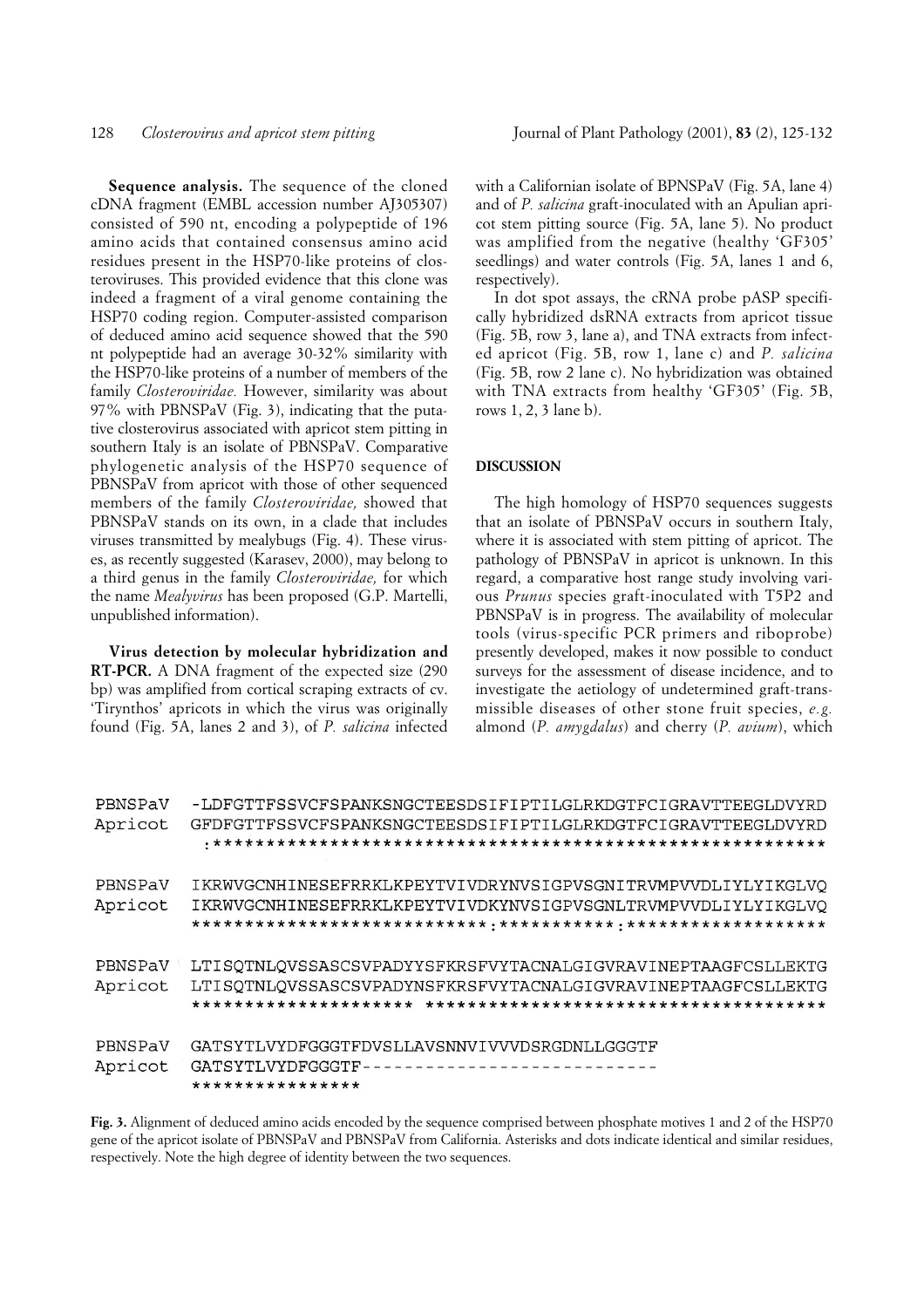

**Fig. 4.** Comparative phylogenetic analysis of the phosphate 1 and 2 motifs of the HSP70 protein of the PBNSPaV isolate from apricot, with comparable proteins of members of the family *Closteroviridae*. This tree was generated from an alignment of the amino acid sequences between the motifs A and C. EMBL accession numbers of the sequences used are: *Beet yellows virus* (BYV) X73476; *Citrus tristeza virus* (CTV) U02547; *Beet yellow stunt virus* (BYSV) U51931; *Lettuce infectious yellow virus* (LIYV) U05242; Little cherry virus-1 (LChV-1) Y10237; Beet pseudoyellows virus (BPYV) U67447; *Tomato infectious chlorosis virus* (TICV) U67449; *Cucurbit yellow stunt disorder virus* (CYSDV) U67448; *Grapevine leafroll-associated virus 1* (GLRaV-1) AF195822; *Grapevine leafroll-associated virus 2* (GLRaV-2) AF039202; *Grapevine leafroll-associated virus 3* (GLRaV-3) Y1589; Grapevine leafroll-associated virus 4 (GLRaV-4) AF039553; Grapevine leafroll-associated virus 5 (GLRaV-5) AF039552; Grapevine leafroll-associated virus 7 (GLRaV-7) Y15987; *Tomato chlorosis virus* (ToCV) AF024630; Olive Leaf yellowing-associated virus (OLYaV) Y18128; Plum bark necrosis-stem pitting associated virus (PBNSPaV) AF195501; *Pineapple mealybug wiltassociated virus 2* (PMWaV-2) AF283103; Potato yellow vein virus (PYVV) AF150984. The HSP70 sequence from carrot (*Daucus carota*) was used as outgroup.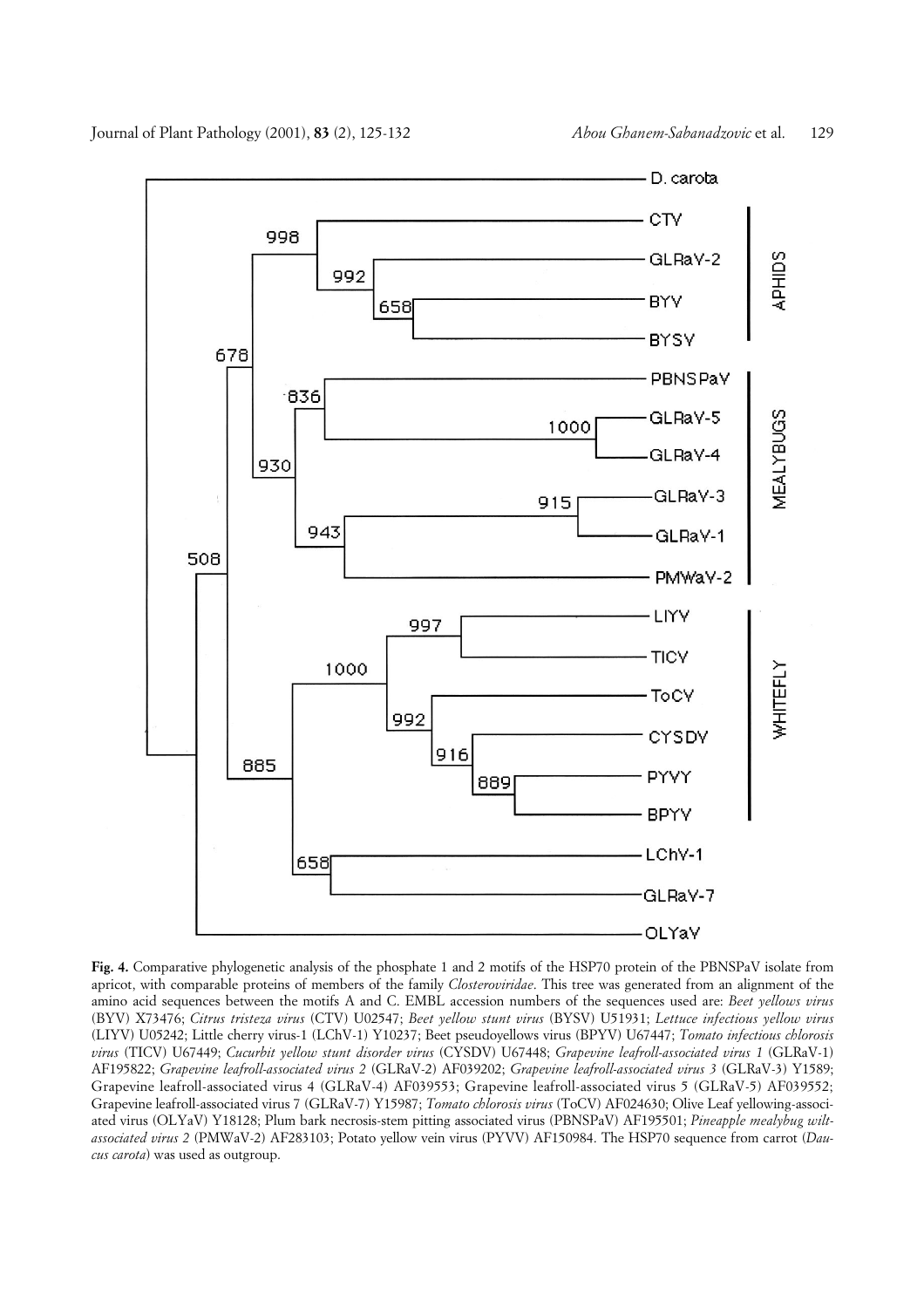

**Fig. 5. A**. RT-PCR of purified TNAs using primers ASP-1 and ASP-2 specific to the apricot isolate of PBNSPaV. Amplified DNA products of the expected size (290 bp) are present in samples from cv. 'Tyrinthos' (lanes 2, and 3), *P. salicina* (lane 4). Lane 5 contains the product amplified from a dsRNA extract from a symptomatic, graft-inoculated *P. salicina* (positive control). No amplification was obtained with samples from healthy 'GF305' seedling (negative control, lane 6) and the water control (lane 1). Markers are in lane 7. **B**. Dot spot hybridization with molecular probe to the apricot isolate of PBNSPaV. The cRNA probe hybridized specifically with viral RNA present in dsRNA extracts from apricot tissue (row 3, lane a), and TNA extracts from infected apricot (row 1, lane c) and *P. salicina* (row 2, lane c). No hybridization was obtained with TNA extracts from healthy 'GF305' (Fig. 5B; rows 1, 2, 3 lane b). Rows 1 and 2 of lane a are blanks.

occur in southern Italy and are characterized by decline and wood pitting (Quacquarelli and Savino, 1980; Di Terlizzi and Savino, 1997 and unpublished observations).

#### **REFERENCES**

- Abou-Ghanem N., Sabanadzovic S., Minafra A., Saldarelli P., Martelli G.P., 1998. Some properties of grapevine leafroll-associated virus 2 and molecular organization of the 3' region of the viral genome. *Journal of Plant Pathology* **80**: 37-46.
- Agrios G.H., 1971. Premature foliation, cambial zone discoloration and stem pitting of peach and apricot in Greece. *Plant Disease Reporter* **55**: 1049-1053.
- Aldwinckle H.S., Anderson P.A., 1972. Stem pitting in peach in New York. *Plant Disease Reporter* **56**: 616-617.
- Altschul S.F., Stephen F., Gish W., Miller W., Myers E.W., Lipman D.J., 1990. Basic local alignment search tool. *Journal of Molecular Biology* **215**: 403-410.
- Barrat J.G., Mircetich S.M., Fogle H.W., 1968. Stem pitting of peach. *Plant Disease Reporter* **52**: 91-94.
- Boom R., Sol C.J.A., Salimans M.M.M., Jansen C.L., Wertheim-Van Dillen P.M.E., Van Der Noordaa J., 1990. Rapid and simple method for purification of nucleic acids. *Journal of Clinical Microbiology* **28**: 495-503.
- Di Terlizzi B., Savino V., 1995. A stem pitting of Apricot. *Acta Horticulturae* **386**: 115-117.
- Di Terlizzi B., Savino V., 1997. Further observations on almond stem pitting. *Bulletin OEPP/EPPO Bulletin* **27**: 557- 562.
- Dodds J.A., 1993. dsRNA in diagnosis. In: Matthews R.E.F. (ed.). Diagnosis of plant virus diseases, pp. 274-294. CRC Press, Boca Raton, USA.
- Felsenstein J., 1989. PHYLIP-phylogeny inference package (version 3.5). *Cladistics* **5**: 164-166.
- Karasev A.V., 2000. Genetic diversity and evolution of closteroviruses. *Annual Review of Phytopathology* **38**: 293-324.
- Lott T.B., Keane F.W.L., May J., 1962. Gumming, distortion, and pitting in cherry and apricot. *Canadian Plant Disease Survey* **42**: 229-232.
- Marck C., 1988. 'DNA Strider': a 'C' program for the fast analysis of DNA and protein sequences on the Apple Macintosh family of computers. *Nucleic Acids Research* **16**: 1829-1836.
- Marini D., Zhang Y.P., Rowhani A., Uyemoto J.K., 2001. Etiology and host range of plum bark necrosis-stem pitting disease agent. *California Agriculture* (in press).
- Minafra A., Hadidi A., 1994. Sensitive detection of grapevine virus A, B or leafroll-associated III from viruliferous mealybugs and infected tissue by cDNA amplification. *Journal of Virological Methods* **47**: 175-188.
- Mircetich S.M., Fogle H.W., 1969. Stem pitting in *Prunus* spp. other than peach. *Plant Disease Reporter* **53**: 7-11.
- Mircetich S.M., Moller W.J., Nyland G., 1977. Prunus stem